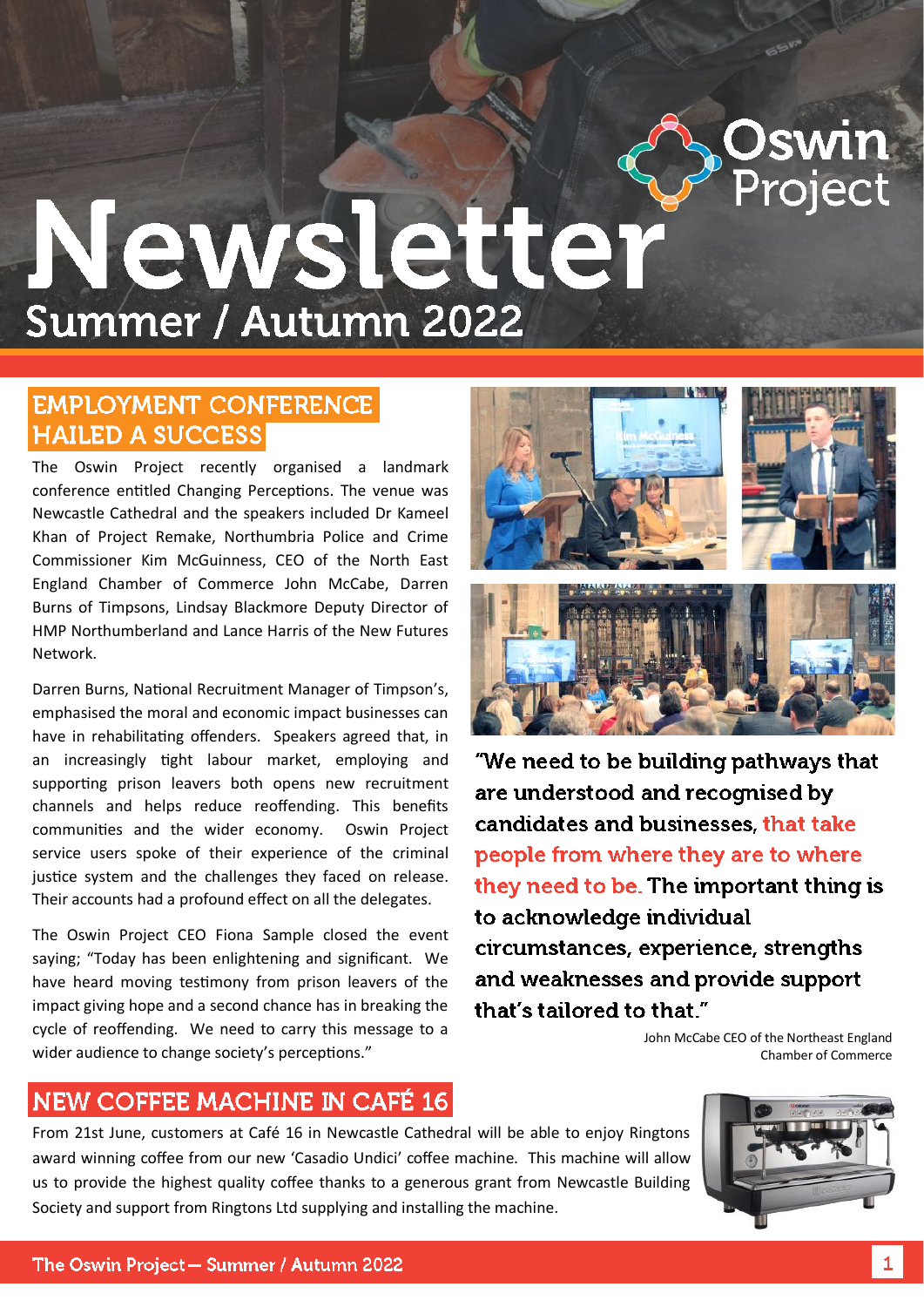## **ARTWORKS ON DISPLAY IN CAFÉ**

In March, Café 16 in the Cathedral hosted a prison art exhibition, which shared the conference theme of changing perceptions. It showcased a variety of art created in prisons. The exhibition sought to challenge people's understanding of prisons and prisoners and promote greater knowledge of their circumstances and capabilities. Art was provided by Koestler Arts, from their annual competition for prison art which attracts thousands of entries from the 150 prisons in the UK. The Burnbake Trust who supply free art materials to UK Prisoners, HMP Low Newton and HMP Northumberland also contributed artworks.

Many of the artists created their work at the height of the pandemic when they were confined to their cells for 23 hours daily. They frequently worked with limited resources so the creation of each piece represented a significant

## **INSIDE & OUT: REBUILDING WALLS & BRUNHILDA JOINS THE TEAM**

The newest member of the 'Inside & Out' team weighs 6 tonnes is called Brunhilda and has already had a big impact on the work that they do. Grants from the Finnis Scott Foundation and the Postcode Neighbourhood Trust enabled Oswin to buy a new van for our 'Inside & Out' team.

The new van, a drop-sided double cabbed transit, is a significant step up from the small vehicle used by the team previously. John, Manager of the Inside & Out team, said "This new van is wonderful, it has been an integral part of expanding operations, enabling us to service clients' needs in a reduced time scale, and take on bigger jobs meaning we can offer even more people much needed second chances.'

During a busy two weeks in May, the 'Inside & Out' team completed their largest stone working job to date, a garden wall at Bothal Castle near Morpeth. The curtain wall dates back 800 years but was damaged by a tree in recent winter





achievement. With over 2000 visitors to the exhibition, and 80% of the works sold to support the work of Koestler & Burnbake, the exhibition's success is fitting testament to the talent and experiences of those represented.



storms. Five "Oswinners" rebuilt the wall, including Dave who has recently left prison and has been working with the team. Dave said:

"It's amazing this project it really gets inside your mind, the stones seem to choose themselves and, when combined with the building expertise of the team, this has been the best job I've worked on in years

'Dave' newest member of the Inside & Out Team

The 'Inside & Out' Team can be contacted for quotes on 01670 462 495 or trish.wilson@oswinproject.org.uk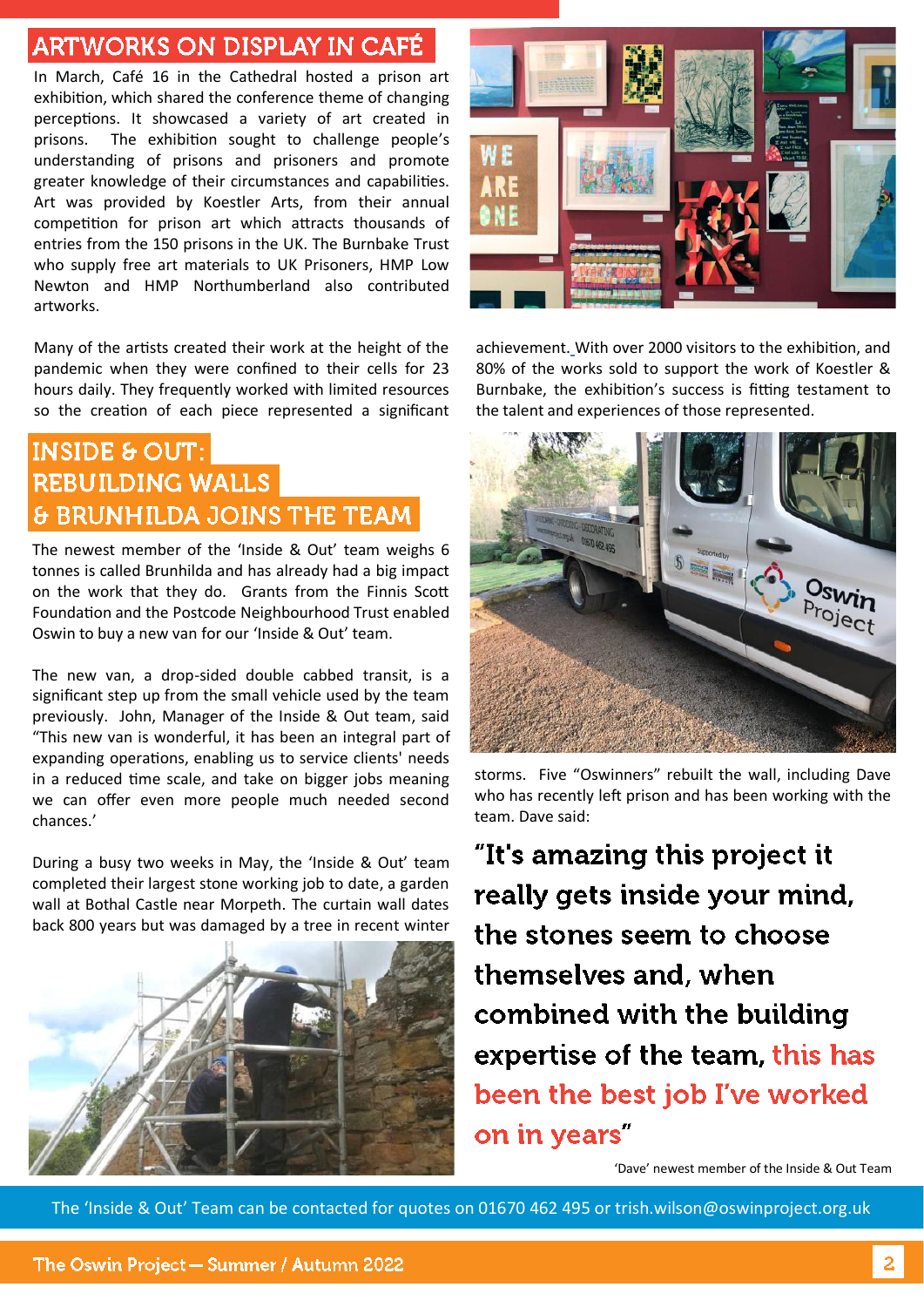## LOTS GOING ON IN **CAFÉ 16 IN THE CATHEDRAL**

Café 16 in the Cathedral has provided the catering for more than 30 events since January. These have included buffet lunches for the Diocese, the 'Lit and Phil', and local businesses. Refreshments for meetings of local charities, a three-course meal for a local funders group, and canapes and refreshments after a service to mark the retirement of the Lord Lieutenant of Tyne and Wear.

The largest event that has been catered for was the National Cathedrals conference. This was held between Monday 16th May and Thursday 19th May at Newcastle Cathedral. Twenty four cakes were provided daily by our bakery in HMP Northumberland. Throughout the conference staff from Café 16 in the Cathedral supplied coffee and tea and worked alongside the staff from the civic



## **PAT'S STORY**

'… I wanted to let you and everyone at Oswin know just how grateful I am. I have to remind myself at times just how lucky I am to have this support and it's not something I am used to. I enjoy my job and like the people I work with, I have people around me who I can trust. No words can emphasise the positive difference and change the project provides everyone. Thanks for giving me the opportunity'

Pat joined our team at Café 16 in the Cathedral in October 2021. Despite a long daily commute, he says 'having a routine, a reason to get up in the morning, it is hard to put into words; the difference it has made'.

Initially, Pat had to work hard on time management and personal organisation. With support from a volunteer to help navigate the complications of bank accounts and living in a rental property, and regular work in Café 16 in the Cathedral, Pat's confidence has continued to grow. Pat has begun using his experience to advocate for ex-offenders, and better inform others about the challenges they face. Pat spoke passionately at the Oswin Project conference and participated in an upcoming documentary by User Voice. He recognises that his frank accounts of the realities of prison and substance addiction can be shocking but says "it's important because it helps to make an impact". Reflecting on the 23-hour lockdown conditions many prisoners faced during the COVID crisis Pats says:



centre to serve lunch every day.

Mother's Day also drew many visitors to the Café 16, as customers enjoyed a selection of treats, which like everything we sell, were made in our bakery in HMP Northumberland. Lucy, one of our customers said:

"We had the most amazing afternoon tea in Café 16, the blueberry and white chocolate scones were to die for



"There is a fine line between punishment and neglect. Prisons should realise that the COVID 19 regime can't be seen as the norm, they must see people as individuals and offer rehabilitation accordingly with incentives and support"

#### Pat an Oswinner working in Café 16

The Oswin Project would like to congratulate Pat on all he has achieved. He continues to work hard, not only in changing his own life; but also to create change for others.